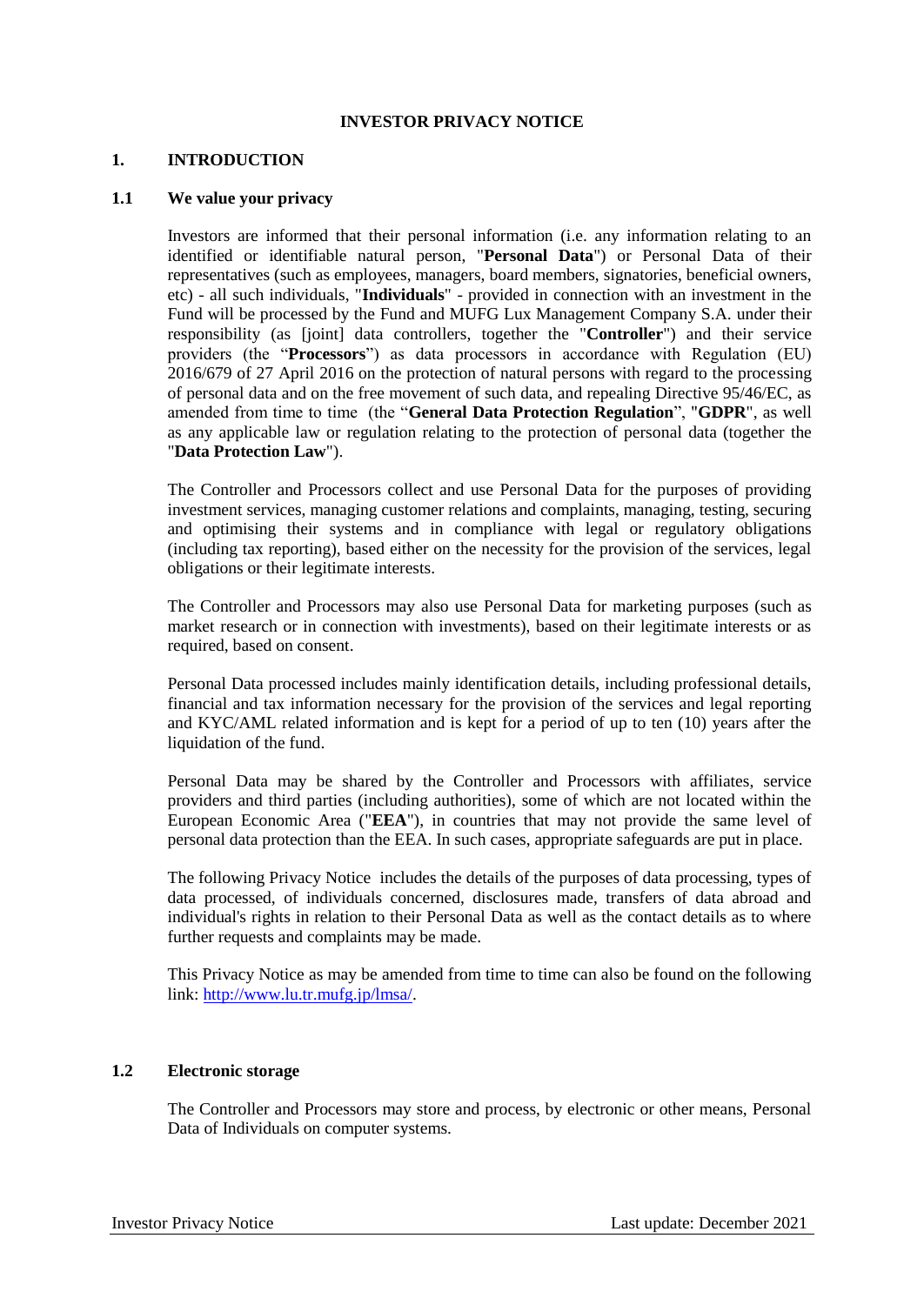# **2. COUNTERPARTIES**

### **2.1 Controller**

An overview of the arrangement between the joint Controllers can be obtained by contacting MUFG Lux Management Company S.A. as indicated in clause 13 below.

Next to the Controller, further entities may process Personal Data of Individuals as data controllers in the course of the investment in the Fund, such as local and foreign authorities, courts, governmental or regulatory bodies, including tax authorities.

#### **2.2 Processors**

Service providers listed in the Fund's prospectus or offering memorandum/document including MUFG Lux Management Company S.A. as the management company/AIFM process Personal Data on behalf of the Controller (the "**Service Providers**").

Mitsubishi UFJ Investor Services & Banking (Luxembourg) S.A. (the "**Bank**") processes Personal Data of Individuals as a Service Provider and a Processor on behalf of the Controller, in particular in its roles as Central Administration, Transfer and Domiciliation Agent of the Fund and as a FATCA/CRS reporting service provider. The Bank's Privacy Notice with further details as to the Bank's role as Processor can be found at: http://www.lu.tr.mufg.jp/about/privacynotices.html

Further entities (also Processors) may process Personal Data of Individuals on behalf of the Controller, the Service Providers or the Bank in particular their affiliates and own service providers such as auditors, legal, financial or technical advisers.

The Processors act as data processor on behalf of the Controller and, in certain circumstances, as data controller, in particular for managing, testing, securing and optimising their systems and compliance with their own legal obligations in accordance with applicable laws and regulations (such as anti-money laundering identification) and/or order of competent jurisdiction.

# **3. DATA SUBJECTS**

The Controller and Processors may process Personal Data of Investors (if individuals) and any individuals connected to them (if legal entities), such as signatories, employees, ultimate beneficial owners, individual shareholders, etc.

# **4. PERSONAL DATA PROCESSED**

Personal Data on Individuals processed by the Controller and Processors includes the following categories, without limitation:

- Personal identification data, including electronic identification data and identification data issued by public authorities (e.g. passport or national ID)
- Bank and financial data, such as account numbers and type and number of shares held
- Tax information
- Personal details such as gender, age, date and place of birth, etc.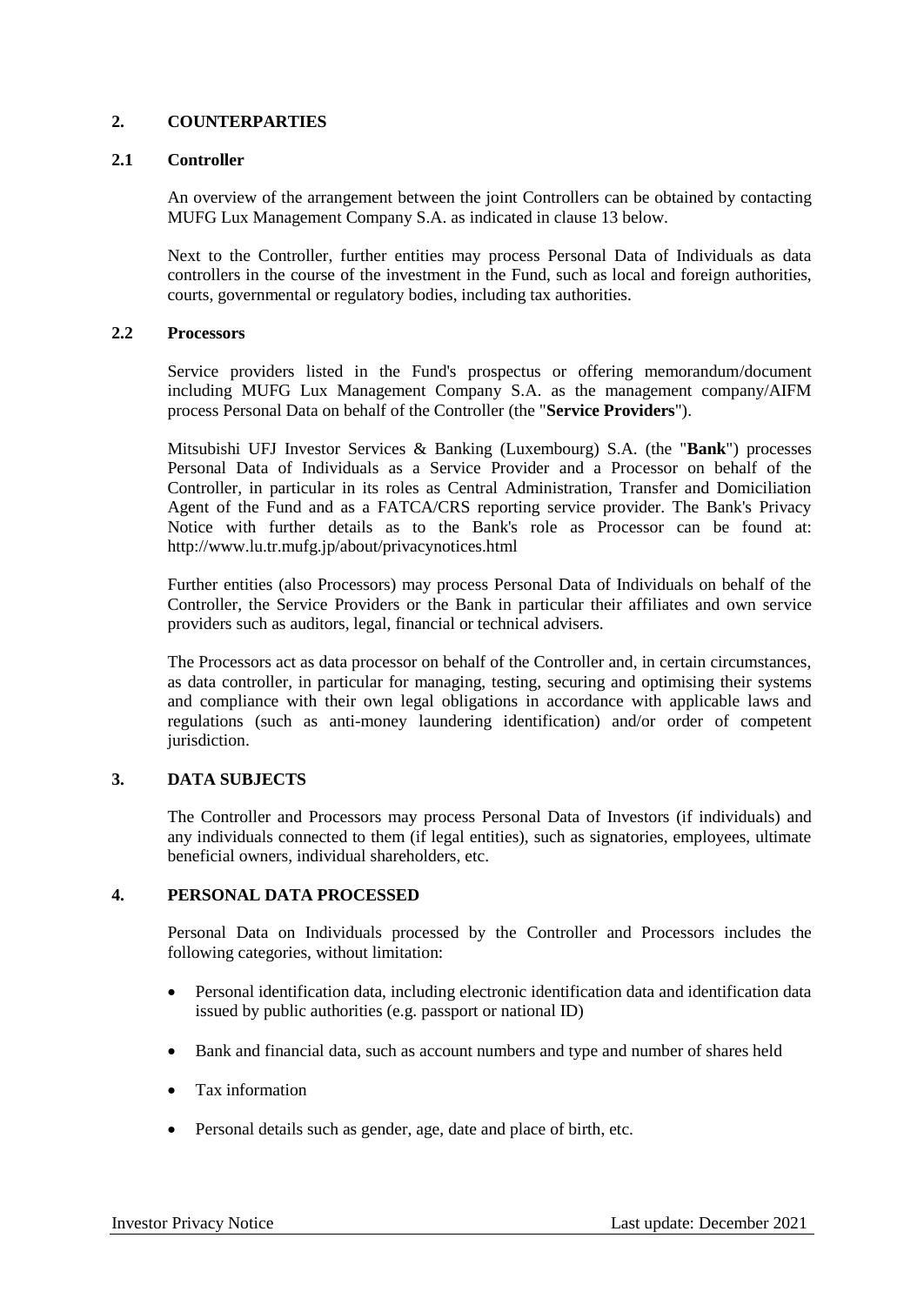- Education
- Professional and employment details such as employer, position, professional contact details
- Judicial data, criminal records, criminal offences or convictions and similar
- Political status
- Images and sound
- Any other Personal Data that is necessary to the Controller and the Processors for the purposes described in this Privacy Notice.

#### **5. SOURCE OF PERSONAL DATA**

Personal Data is collected directly from the Individuals, from the Investor or may be collected through publicly accessible sources including company and trade registers in relevant jurisdictions or other third party data sources such as European, national or foreign authorities (e.g. sanctions lists) or screening databases such as Thomson Reuters World-Check.

#### **6. PURPOSES OF DATA PROCESSING**

Personal Data may be processed for the purposes of:

- (a) Providing investment services such as
	- (i) Account opening
	- (ii) Subscriptions and redemptions
	- (iii) Verification of transfer agent registers
	- (iv) Contract notes
	- (v) Client reporting
	- (vi) Cash transfers
	- (vii) Shareholder notices
	- (viii) Shareholder meetings
	- (ix) Proxy voting
	- (x) Corporate actions
	- (xi) Dividend distribution
- (b) Managing customer communications, relations and complaints
- (c) Strategic marketing (such as market research or in connection with investments)
- (d) In-house legal advice and litigation management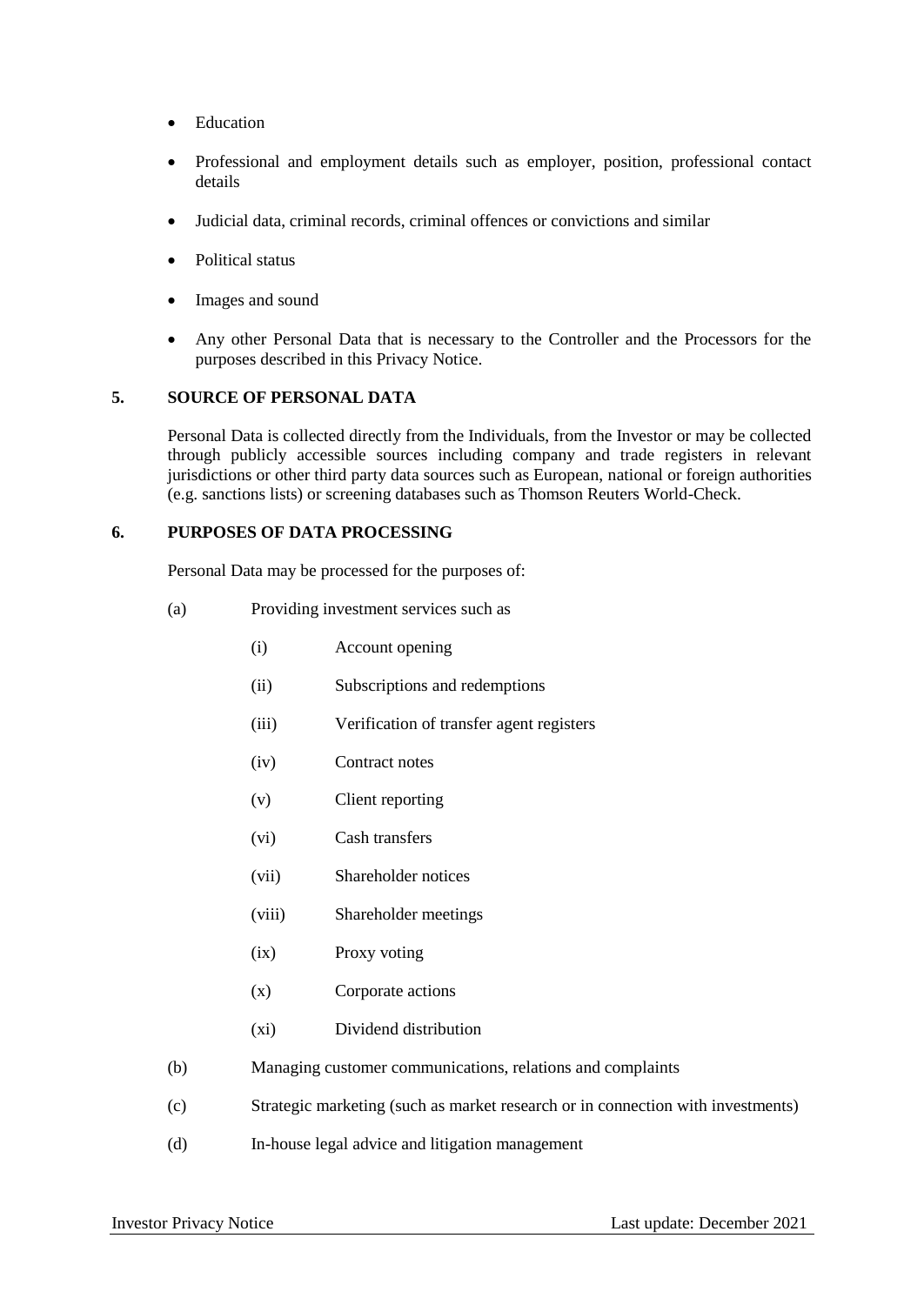- (e) Managing, testing, securing and optimising the systems and infrastructure, through measures such as:
	- (i) Managing IT assets
	- (ii) Controlling building access
	- (iii) Video surveillance
	- (iv) Maintaining and using document archiving systems
	- (v) Managing access rights
	- (vi) Testing system and applications
	- (vii) Monitoring email systems
	- (viii) Managing technical incidents and providing user support
	- (ix) Maintaining and using incident and threat management systems
	- (x) Ensuring business continuity and disaster recovery
	- (xi) Applying whistleblowing processes

Personal Data may also be processed to comply with legal or regulatory obligations including, but not limited to

- (i) legal obligations under applicable fund law;
- (ii) internal and external audits;
- (iii) prevention of terrorism financing law;
- (iv) anti-money laundering law (such as carrying out customer due diligence);
- (v) prevention and detection of crime;
- (vi) tax law (such as reporting under the FATCA and the CRS Law (as applicable)).

# **7. PROCESSING GROUNDS**

The Controller and Processors may collect, use, store, retain, transfer and/or otherwise process Personal Data:

- (a) as a result of the subscription of the Investors to the shares of the Fund, where necessary to perform the services or to take steps at the request of the Investors prior to such subscription, including the holding of shares in general and/or;
- (b) to comply with a domestic legal or regulatory obligation of the Controller or the Processors and/or;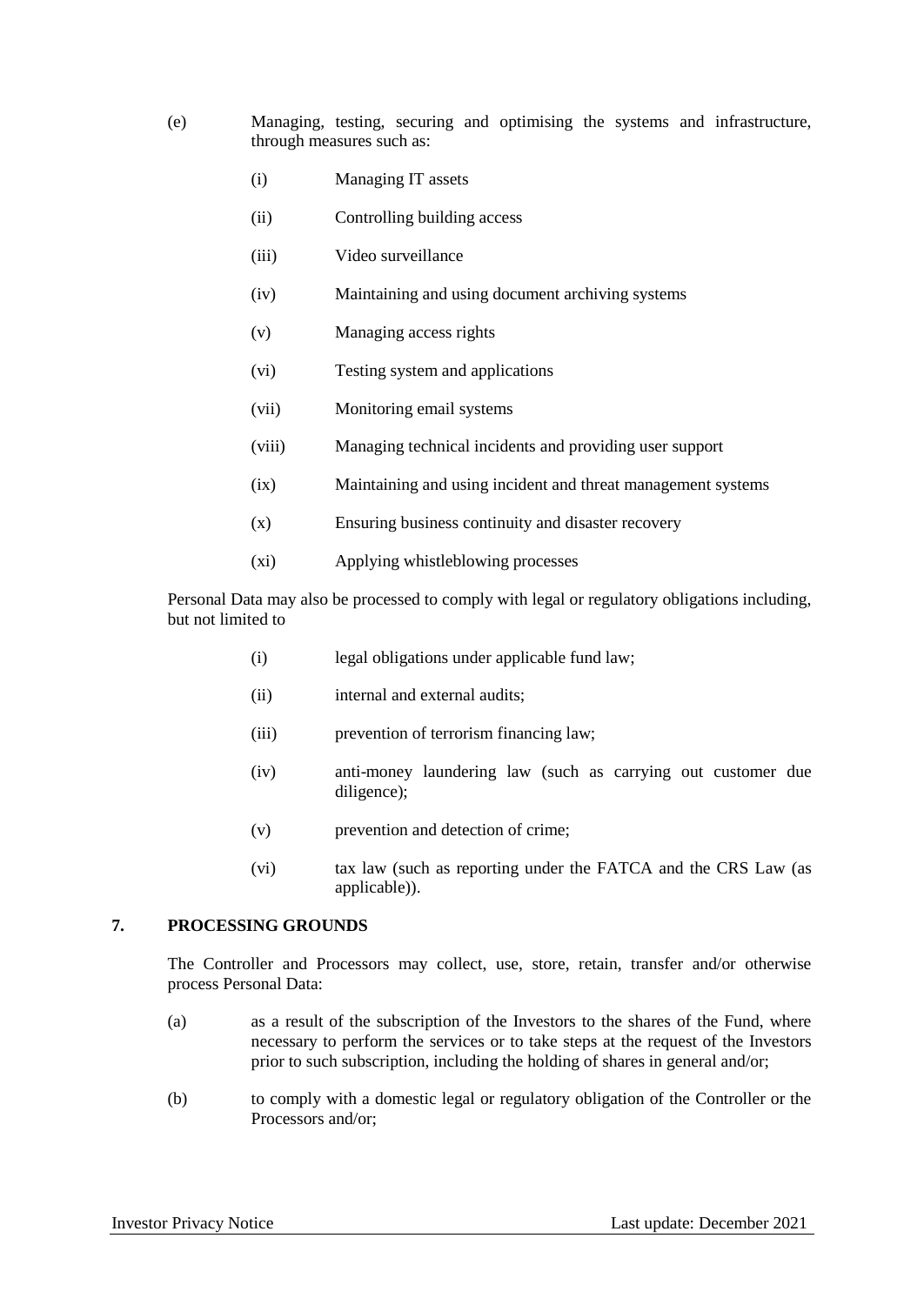- (c) for the purposes of the legitimate interests pursued by the Controller or by the Processors, which mainly consist in
	- (i) the performance of the services in the event where the application of subscription is not entered into directly by the concerned Investors as natural persons;
	- (ii) the management, testing, securing and optimising of their systems and infrastructure;
	- (iii) the management of customer communications, relations and complaints;
	- (iv) the provision of in-house legal advice and management of contentious proceedings;
	- (v) compliance with foreign laws and regulations and/or any order of a foreign court, government, supervisory, regulatory or tax authority, including when providing the services to any beneficial owner and any person holding shares directly or indirectly in the Fund.
	- (vi) Strategic marketing (such as market research or in connection with investments), unless consent is required.
- (d) pursuant to the Individuals' consent, for strategic marketing purposes, where the legitimate interests pursued by the Controller or by the Processors do not suffice. In such case, Individuals may withdraw their consent for the future at any moment using the contact details in clause 13 below.

## **8. RECIPIENTS OF PERSONAL DATA**

Personal Data may be disclosed to and/or transferred to by the Controller and Processors to their affiliates and service providers, as well as any court, governmental or regulatory bodies including tax authorities (i.e. the "**Authorised Recipients**").

The Authorised Recipients may act as data processor on behalf of the Controller or, in certain circumstances, as data controller for pursuing their own purposes.

Investors acknowledge that the Authorised Recipients, including the Processors, may be located outside of the EEA in countries which are not subject to an adequacy decision of the European Commission and which do not offer the same level of data protection as in the EEA or where data protection laws might not exist.

A list of Authorised Recipients is included with the Bank's Privacy Notice and can be reviewed at : <http://www.lu.tr.mufg.jp/about/privacynotices.html>

#### **9. INTERNATIONAL DATA TRANSFERS**

The Controller undertake not to transfer the Personal Data to any third parties other than the Authorised Recipients, except as disclosed to the Investors from time to time or if required or permitted by applicable laws and regulations, including Data Protection Law, or by any order from a court, governmental, supervisory or regulatory body, including tax authorities.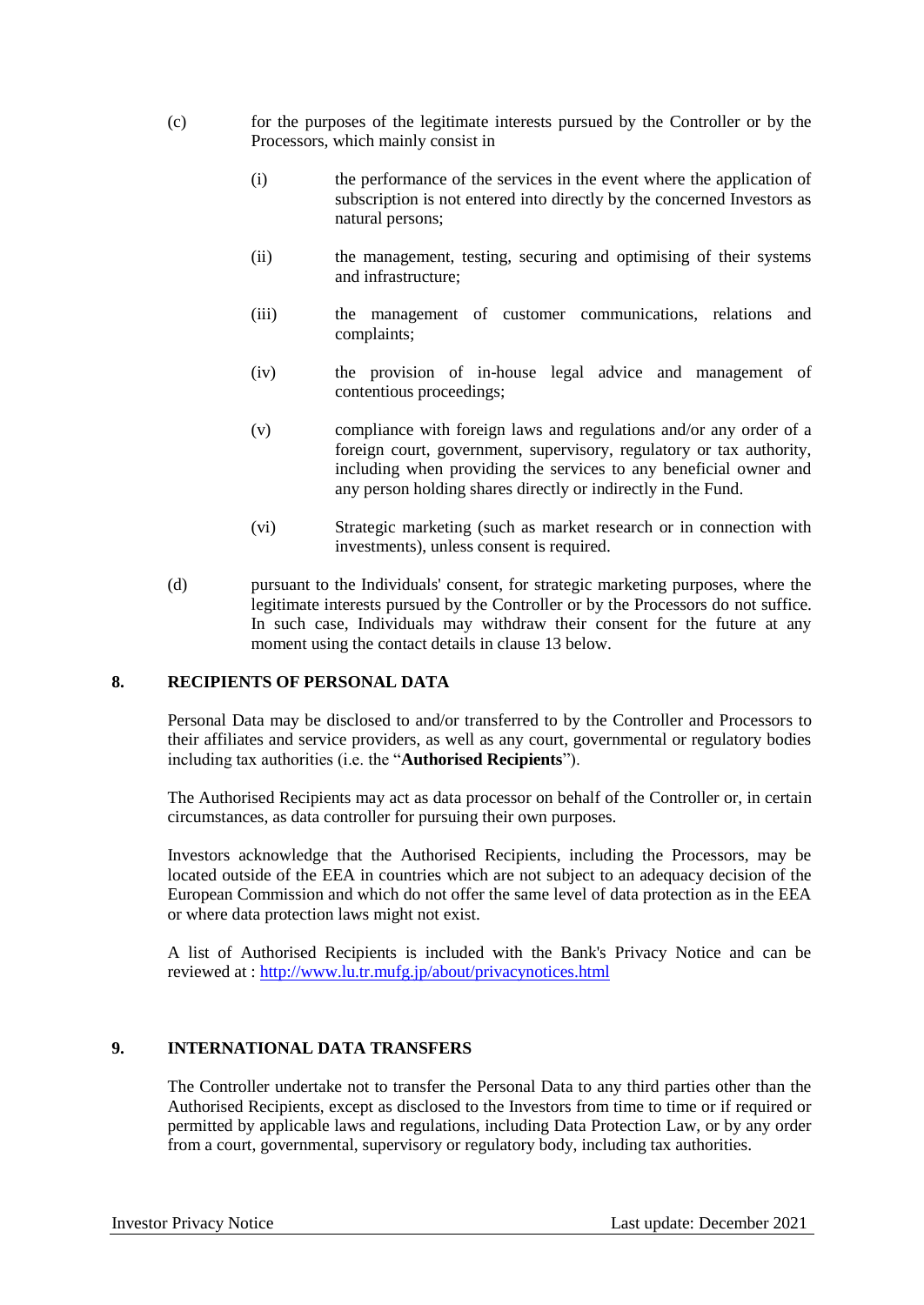By subscribing shares in the Fund, Investors acknowledge that Personal Data may be processed for the purposes described above and in particular, that the transfer and disclosure of Personal Data may take place to countries which do not have equivalent data protection laws to those of the EEA, including the Data Protection Law, or that are not subject to an adequacy decision of the European Commission.

These countries include the countries listed on the website of EU Commission.

The Controller may transfer Personal Data to the Authorised Recipients (i) on the basis of appropriate safeguards according to Data Protection Law, such as standard contractual clauses, binding corporate rules, an approved code of conduct, or an approved certification mechanism or, (ii) for the performance of the Investment Services or for the implementation of pre-contractual measures taken at the Investors' request or, (iii) for the Processors to perform their services rendered in connection with the investment services or, (iv) for important reasons of public interest or, (v) for the establishment, exercise or defence of legal claims or, (vi) where the transfer is made from a register which is legally intended to provide information to the public or, (vii) for the purposes of compelling legitimate interests pursued by the Controller or the Processors, to the extent permitted by Data Protection Law.

# **10. INFORMATION TO DATA SUBJECTS**

Insofar as Personal Data provided by the Investors include Personal Data concerning Individuals, the Investors represent that they have authority to provide Personal Data of Individuals to the Controller and/or Processors. If Investors are not natural persons, they confirm that they have undertaken to inform any Individual about the processing of their Personal Data and their rights as described under this Privacy Notice, in accordance with the information requirements under the Data Protection Law. The Controller and Processors may assume, where applicable, that Individuals have, where necessary, been informed of the processing and transfer of their Personal Data and of their rights as described under this Privacy Notice.

# **11. MANDATORY DATA PROCESSING**

Answering questions and requests with respect to Individuals' identification and shares held in the Fund, FATCA and/or CRS is mandatory. Investors acknowledge and accept that failure to provide relevant Personal Data requested by the Controller or Processors in the course of their relationship with the Fund may prevent them from maintaining the holding of their shares in the Fund and may be reported to the relevant Luxembourg authorities.

Investors acknowledge that the Controller or Processors may report any relevant information in relation to their investments in the Fund to the Luxembourg tax authorities (*Administration des Contributions Directes*) which will exchange this information on an automatic basis with the competent authorities in the United States or other permitted jurisdictions as agreed in the FATCA, CRS or similar legislation, at OECD and EU levels or equivalent Luxembourg legislation.

# **12. DATA SUBJECT RIGHTS**

Each Individual may request (i) access to, rectification, or deletion of, any incorrect Personal Data concerning him/her, (ii) a restriction of processing of Personal Data concerning him/her and, (iii) to receive Personal Data concerning him/her or to transmit those Personal Data to another controller in accordance with Data Protection Law and (iv) to obtain a copy of or access to the appropriate or suitable safeguards which have been implemented for transferring the Personal Data outside of the EEA, in the manner and subject to the limitations prescribed